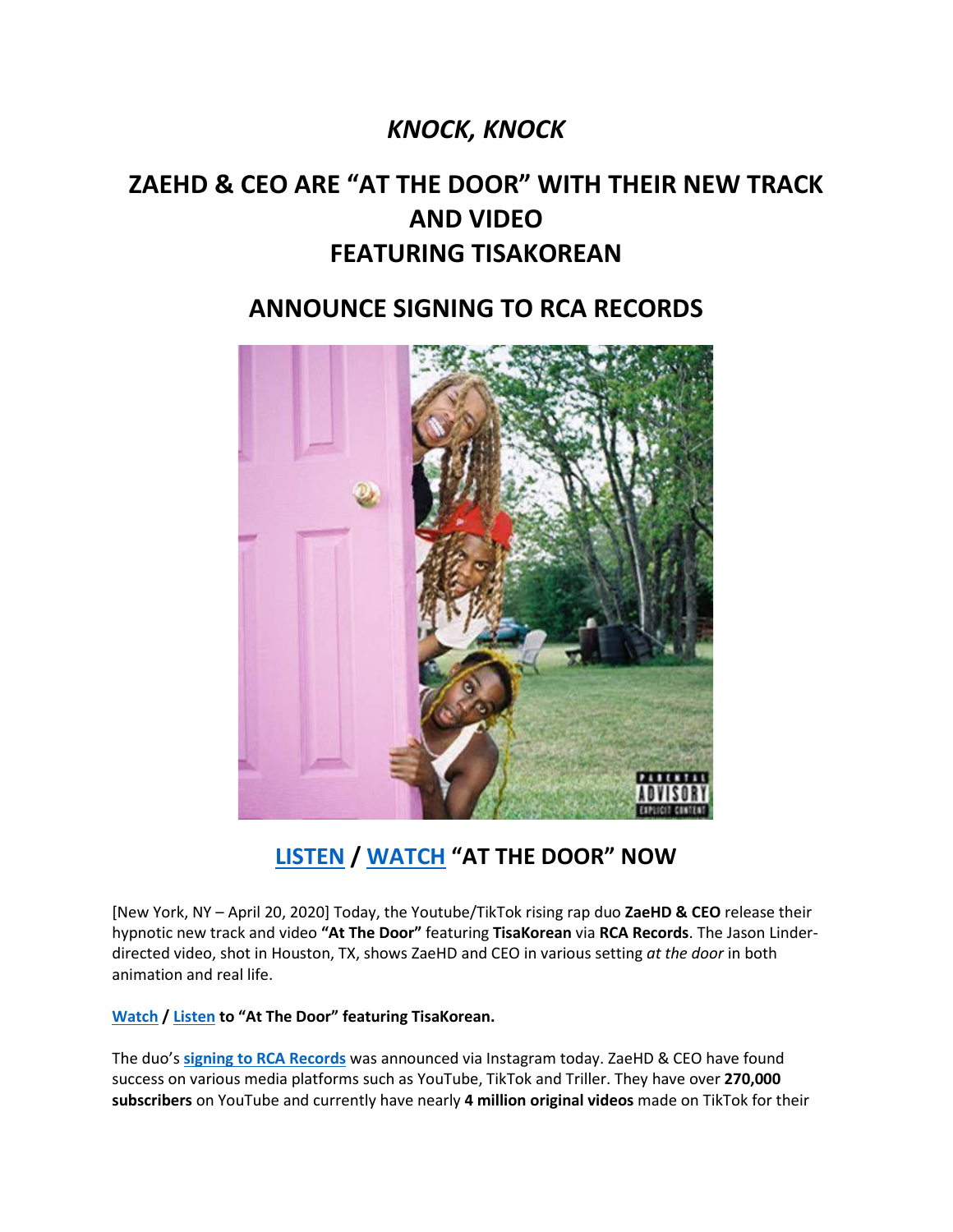viral songs **"Roscoes," "ALL IN," "SIX'FO" "Cookie Shop"** and **"HUMPTY DUMPTY**.**"** Early fans of the young rappers include **Justin Bieber**, **Drake**, **Chance the Rapper**, **Shaquille O'Neal** and more. Overall, ZaeHD & CEO have over **77 million streams worldwide** on Spotify and Apple alone.

Look out for more from ZaeHD & CEO coming soon.

**Listen/Watch "At The Door":** Multi: [https://HighDefGang.lnk.to/AtTheDoorPR](https://highdefgang.lnk.to/AtTheDoorPR) YouTube:<https://www.youtube.com/watch?v=nEtpodR5SRw>



*Photo Credit: Jason Linder*

### **Keep Up With ZaeHD & CEO:**

YouTube: [https://www.youtube.com/lilzaehd](https://eur01.safelinks.protection.outlook.com/?url=https%3A%2F%2Fwww.youtube.com%2Flilzaehd&data=02%7C01%7Camanda.zimmerman%40rcarecords.com%7C8a46ddc98d7b43ef42dd08d7e3272013%7Cf0aff3b791a54aaeaf71c63e1dda2049%7C0%7C0%7C637227629492513513&sdata=ZzDsxr8drVaKVM2A0O2w37k4HBGwmL6TUJROPvSyEBI%3D&reserved=0) SoundCloud[: https://soundcloud.com/highdefgang](https://eur01.safelinks.protection.outlook.com/?url=https%3A%2F%2Fsoundcloud.com%2Fhighdefgang&data=02%7C01%7Camanda.zimmerman%40rcarecords.com%7C8a46ddc98d7b43ef42dd08d7e3272013%7Cf0aff3b791a54aaeaf71c63e1dda2049%7C0%7C0%7C637227629492503520&sdata=Zl1WboX3pHDq%2BJTmumLqEcCoH864QlbCDTyOl9G8Yn0%3D&reserved=0) Website: [www.highdefgang.com](http://www.highdefgang.com/)

### *ZaeHD*

Instagram[: https://www.instagram.com/zaehd/](https://eur01.safelinks.protection.outlook.com/?url=https%3A%2F%2Fwww.instagram.com%2Fzaehd%2F&data=02%7C01%7Camanda.zimmerman%40rcarecords.com%7C8a46ddc98d7b43ef42dd08d7e3272013%7Cf0aff3b791a54aaeaf71c63e1dda2049%7C0%7C0%7C637227629492513513&sdata=BZeWnNNv2m2d%2FIY5035vDIiwVyuUImvkfN62xi%2F1fK8%3D&reserved=0) Twitter: [https://twitter.com/ZAEWithThatLean](https://eur01.safelinks.protection.outlook.com/?url=https%3A%2F%2Ftwitter.com%2FZAEWithThatLean&data=02%7C01%7Camanda.zimmerman%40rcarecords.com%7C8a46ddc98d7b43ef42dd08d7e3272013%7Cf0aff3b791a54aaeaf71c63e1dda2049%7C0%7C0%7C637227629492513513&sdata=abpfYjta4AtypFw5ijB5BF%2Bio8dZj7BwhoB1pvugqdA%3D&reserved=0)

*CEO*

Instagram: [https://www.instagram.com/ceohd/](https://eur01.safelinks.protection.outlook.com/?url=https%3A%2F%2Fwww.instagram.com%2Fceohd%2F&data=02%7C01%7Camanda.zimmerman%40rcarecords.com%7C8a46ddc98d7b43ef42dd08d7e3272013%7Cf0aff3b791a54aaeaf71c63e1dda2049%7C0%7C0%7C637227629492523510&sdata=%2FICEHvnZsCbU3q%2FAnxbJUFXwLApluoKIOan8PqlMPS8%3D&reserved=0) Twitter[: https://twitter.com/ceohd1](https://eur01.safelinks.protection.outlook.com/?url=https%3A%2F%2Ftwitter.com%2Fceohd1&data=02%7C01%7Camanda.zimmerman%40rcarecords.com%7C8a46ddc98d7b43ef42dd08d7e3272013%7Cf0aff3b791a54aaeaf71c63e1dda2049%7C0%7C0%7C637227629492523510&sdata=um9qOoqrqtVKGC8jZJ0jz38uFzfPlJca4Y6ft9K47TY%3D&reserved=0)